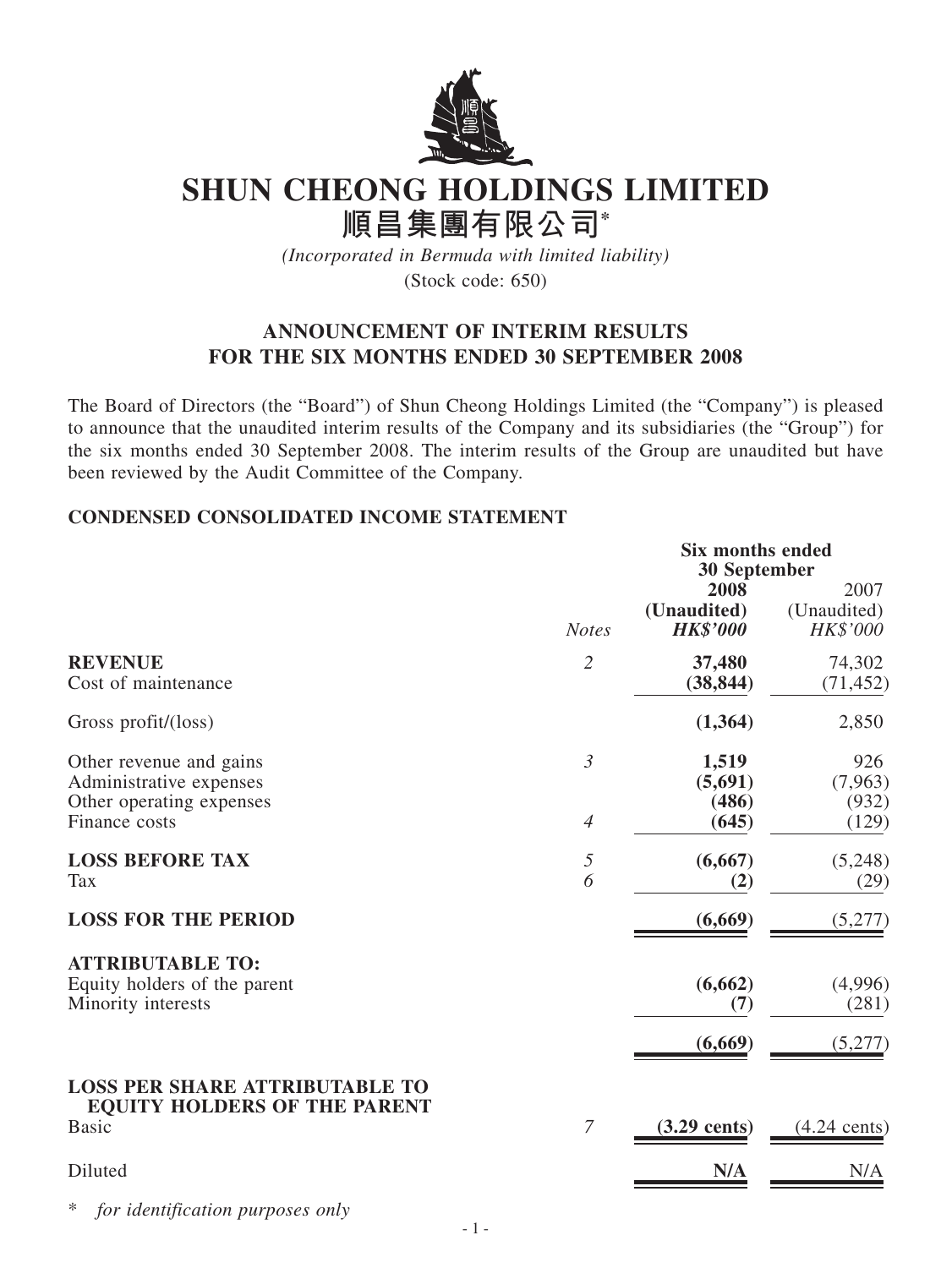## **CONDENSED CONSOLIDATED BALANCE SHEET**

|                                                     |              | As at 30<br>September          | As at<br>31 March     |
|-----------------------------------------------------|--------------|--------------------------------|-----------------------|
|                                                     |              | 2008                           | 2008                  |
|                                                     | <b>Notes</b> | (Unaudited)<br><b>HK\$'000</b> | (Audited)<br>HK\$'000 |
| <b>NON-CURRENT ASSETS</b>                           |              |                                |                       |
| Property, plant and equipment                       |              | 2,391                          | 2,488                 |
| <b>CURRENT ASSETS</b>                               |              |                                |                       |
| Gross amount due from contract customers            |              | 13,340                         | 28,147                |
| Trade receivables                                   | 8            | 25,696                         | 26,428                |
| Retention money receivables                         |              | 171                            | 171                   |
| Prepayments, deposits and other receivables         |              | 16,175                         | 16,846                |
| Cash and cash equivalents                           |              | 268,410                        | 165,391               |
| Total current assets                                |              | 323,792                        | 236,983               |
| <b>CURRENT LIABILITIES</b>                          |              |                                |                       |
| Gross amount due to contract customers              |              | 15,974                         | 15,014                |
| Trade payables                                      | 9            | 13,918                         | 20,929                |
| Retention money payables                            |              | 696                            | 696                   |
| Other payables and accruals                         |              | 16,141                         | 19,877                |
| Tax payable                                         |              | 2                              |                       |
| Total current liabilities                           |              | 46,731                         | 56,516                |
| <b>NET CURRENT ASSETS</b>                           |              | 277,061                        | 180,467               |
| <b>TOTAL ASSETS LESS CURRENT LIABILITIES</b>        |              | 279,452                        | 182,955               |
| <b>NON-CURRENT LIABILITIES</b>                      |              |                                |                       |
| Convertible bonds                                   |              | 76,359                         | 76,359                |
| Net assets                                          |              | 203,093                        | 106,596               |
| <b>EQUITY</b>                                       |              |                                |                       |
| Equity attributable to equity holders of the parent |              |                                |                       |
| Issued capital                                      |              | 3,473                          | 1,389                 |
| Equity component of convertible bonds               |              | 43,272                         | 43,272                |
| Reserves                                            |              | 155,690                        | 61,270                |
|                                                     |              | 202,435                        | 105,931               |
| <b>Minority interests</b>                           |              | 658                            | 665                   |
| <b>Total equity</b>                                 |              | 203,093                        | 106,596               |
|                                                     |              |                                |                       |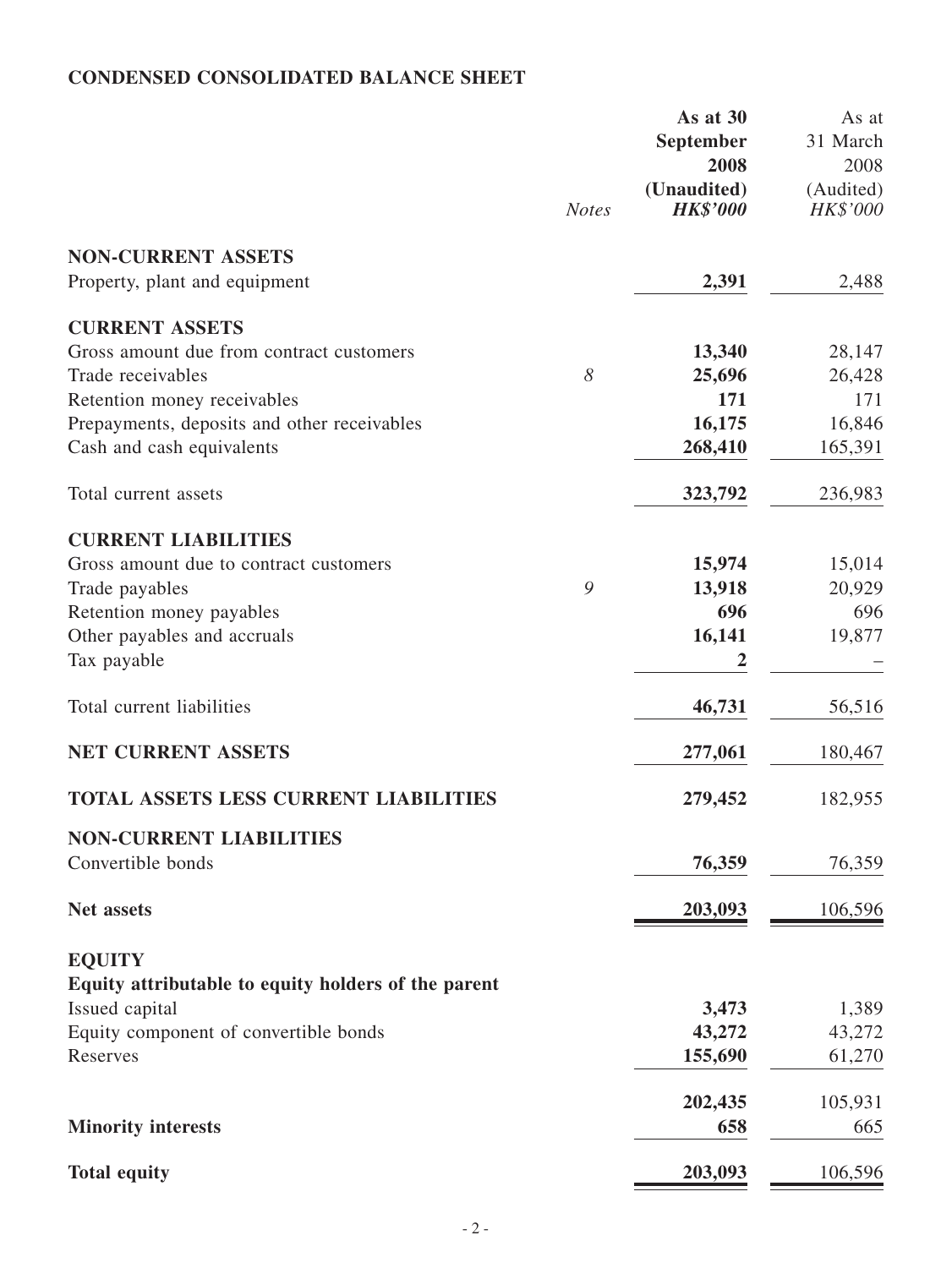#### *Notes:*

#### **1. BASIS OF PREPARATION AND ACCOUNTING POLICIES**

#### **Basis of preparation**

The unaudited condensed consolidated interim financial statements for the six months ended 30 September 2008 have been prepared in accordance with the disclosure requirements set out in Appendix 16 of the Rules Governing the Listing of Securities on The Stock Exchange of Hong Kong Limited (the "Listing Rules") and the Hong Kong Accounting Standard ("HKAS") 34 "Interim Financial Reporting" issued by the Hong Kong Institute of Certified Public Accountants ("HKICPA").

The unaudited interim condensed consolidated financial statements do not include all the information and disclosures required in the annual financial statements, and should be read in conjunction with the Group's annual financial statements for the year ended 31 March 2008.

#### **Accounting policies**

The accounting policies and basis of preparation adopted in the preparation of the unaudited condensed interim consolidated financial statements are consistent with those followed in the preparation of the Group's annual financial statements for the year ended 31 March 2008, except in relation to the following new and revised Hong Kong Financial Reporting Standards ("HKFRS") (which also include HKASs and interpretations) issued by the HKICPA that affect the Group and are adopted the first time for the current period's financial statements:

| $HK(IFRIC)$ -Int 11 | HKFRS 2 – Group and Treasury Share Transactions                 |
|---------------------|-----------------------------------------------------------------|
| $HK(IFRIC)$ -Int 12 | <b>Service Concession Arrangements</b>                          |
| $HK(IFRIC)$ -Int 14 | HKAS 19 – The limit on a Defined Benefit Asset, Minimum Funding |
|                     | Requirements and their Interaction                              |

The adoption of these new and revised accounting standards has had no material impact on the accounting policies of the Group and the methods of computation in the Group's unaudited condensed consolidated interim financial statements.

The Group has not early applied the following new standards, amendment or interpretations that have been issued but are not yet effective, in these unaudited condensed consolidated interim financial statements. The Board expects that the adoption of the pronouncements listed below will not have any significant impact on the Group's result and financial position in the period of initial application.

| Presentation of Financial Statements <sup>1</sup>                                                  |
|----------------------------------------------------------------------------------------------------|
| Borrowing Costs <sup>1</sup>                                                                       |
| Consolidated and Separate Financial Statements <sup>4</sup>                                        |
| (Amendments) Puttable Financial Instruments and Obligations Arising<br>On Liquidation <sup>1</sup> |
| Share-based Payment – Vesting Conditions and Cancellation <sup>1</sup>                             |
| Business Combination <sup>4</sup>                                                                  |
| Operating Segments <sup>1</sup>                                                                    |
| Customer Loyalty Programmes <sup>2</sup>                                                           |
| Agreements for the Construction of Real Estate <sup>1</sup>                                        |
| Hedges of a Net Investment in a Foreign Operation <sup>3</sup>                                     |
|                                                                                                    |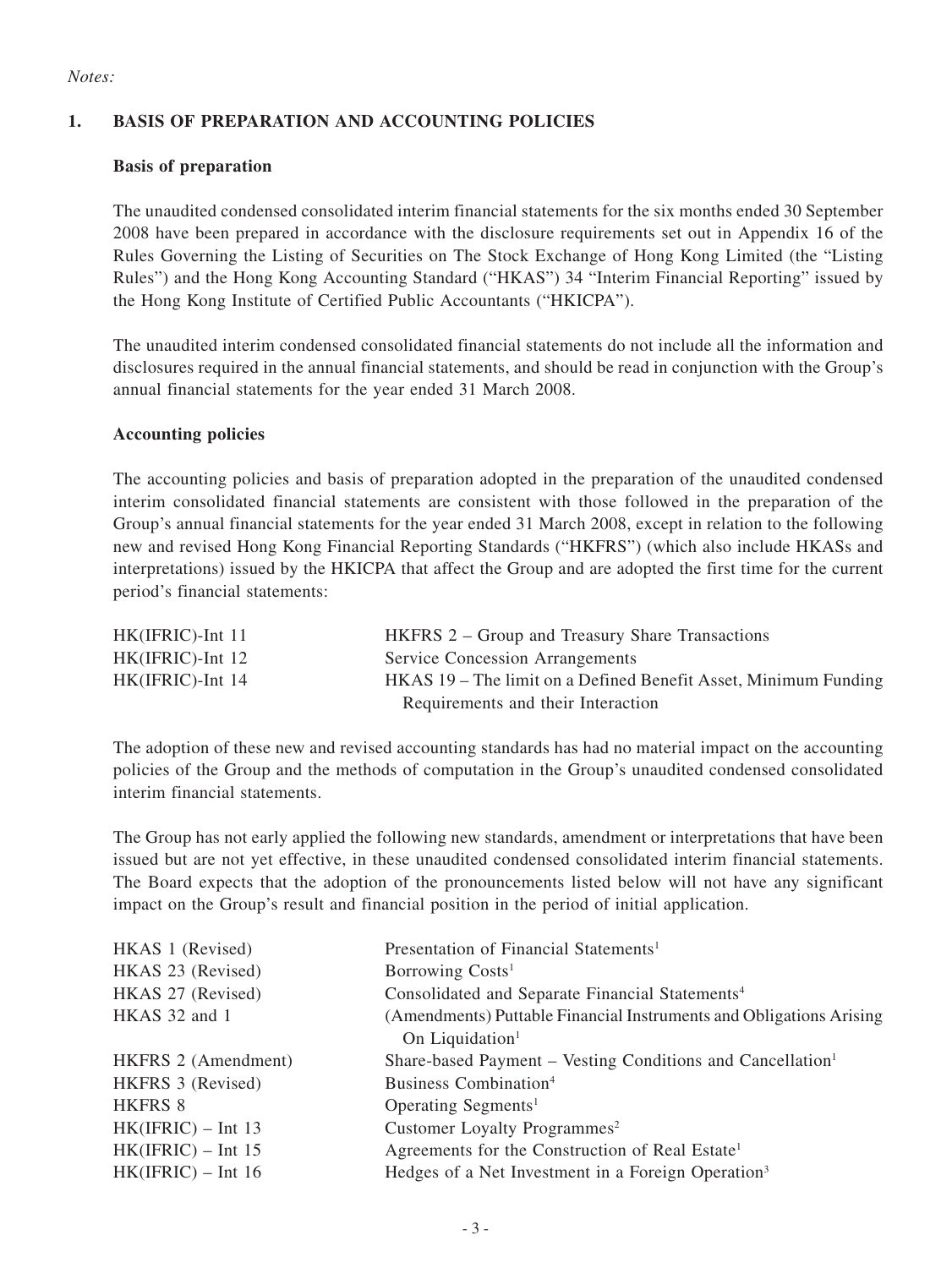- <sup>1</sup> Effective for annual periods beginning on or after 1 January 2009.
- <sup>2</sup> Effective for annual periods beginning on or after 1 July 2008.<br> **Effective for annual periods beginning on or after 1 October 20**
- Effective for annual periods beginning on or after 1 October 2008.
- <sup>4</sup> Effective for annual periods beginning on or after 1 July 2009.

#### **2. SEGMENT INFORMATION**

#### **(a) Business segments**

The Group's revenue is principally derived from the provision of building related maintenance services. The Group has only one business segment.

#### **(b) Geographical segments**

No geographical segment information is presented as over 90% of the Group's revenue is derived from customers based in Hong Kong, and over 90% of the Group's assets are located in Hong Kong.

#### **3. OTHER REVENUE AND GAINS**

|                 | Six months ended<br>30 September |             |
|-----------------|----------------------------------|-------------|
|                 |                                  |             |
|                 | 2008                             | 2007        |
|                 | (Unaudited)                      | (Unaudited) |
|                 | <b>HK\$'000</b>                  | HK\$'000    |
| Interest income | 1,519                            | 672         |
| Other           |                                  | 254         |
|                 | 1,519                            | 926         |

#### **4. FINANCE COSTS**

|                                                    | Six months ended<br>30 September |             |
|----------------------------------------------------|----------------------------------|-------------|
|                                                    | 2008                             | 2007        |
|                                                    | (Unaudited)                      | (Unaudited) |
|                                                    | <b>HK\$'000</b>                  | HK\$'000    |
| Interest on bank loans, overdrafts and other loans |                                  |             |
| wholly repayable within five years                 | 30                               | 129         |
| Interest on convertible bonds                      | 615                              |             |
|                                                    | 645                              | 129         |

No interest was capitalised by the Group in both periods.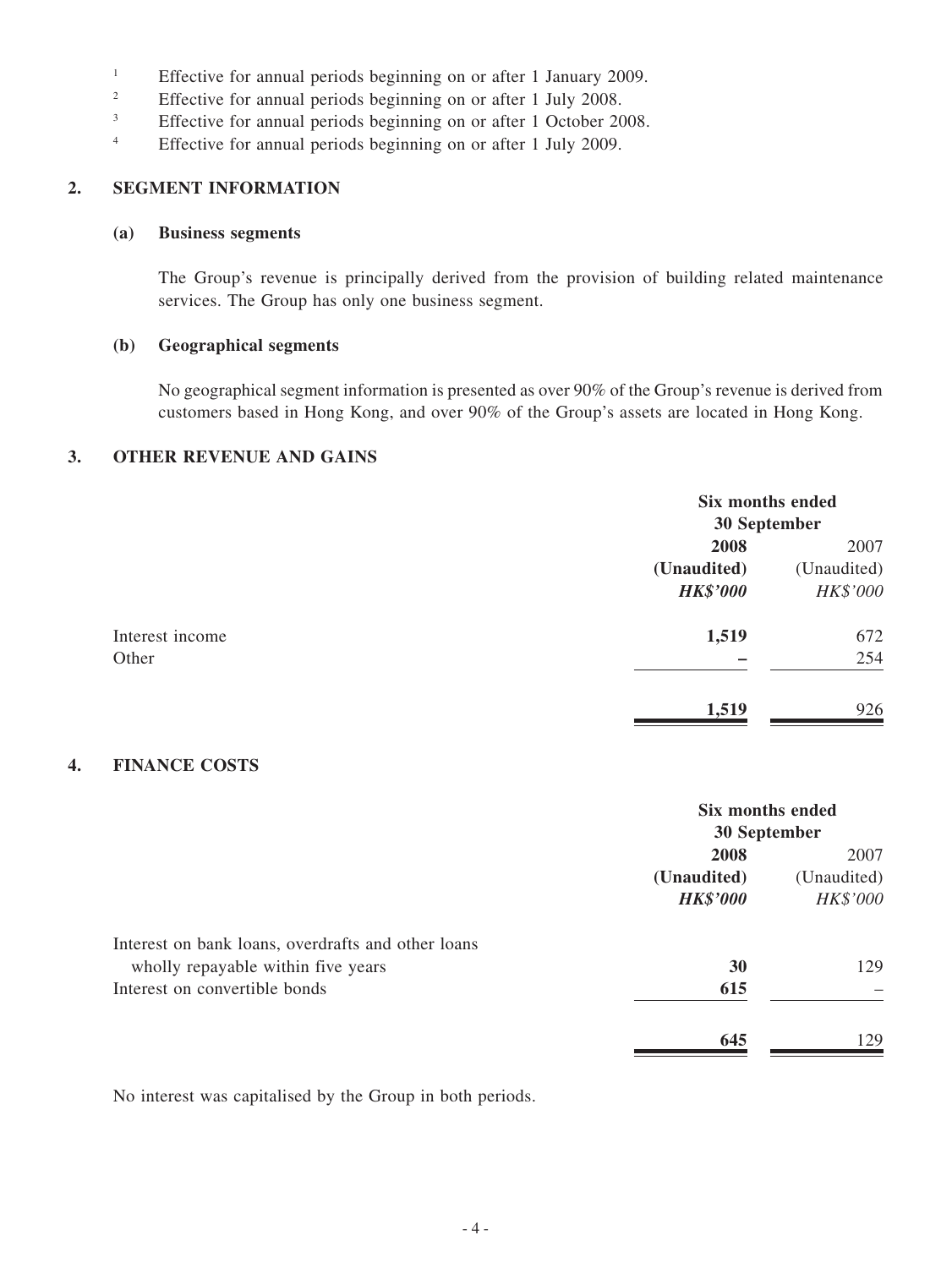#### **5. LOSS BEFORE TAX**

The Group's loss before tax is arrived at after charging the following:

|                                               | Six months ended |             |
|-----------------------------------------------|------------------|-------------|
|                                               | 30 September     |             |
|                                               | 2008             | 2007        |
|                                               | (Unaudited)      | (Unaudited) |
|                                               | <b>HK\$'000</b>  | HK\$'000    |
| Cost of maintenance and installation          | 38,844           | 71,452      |
| Depreciation                                  | 97               | 105         |
| Minimum lease payments under operating leases |                  |             |
| in respect of land and buildings              | 241              | 375         |
| Staff costs (including directors' emoluments) | 3,719            | 4,852       |
| Impairment of trade receivables               | 486              | 932         |

#### **6. TAX**

|                               |                                        | Six months ended<br>30 September |  |
|-------------------------------|----------------------------------------|----------------------------------|--|
|                               | 2008<br>(Unaudited)<br><b>HK\$'000</b> | 2007<br>(Unaudited)<br>HK\$'000  |  |
| Group:<br>Current – Hong Kong | $\overline{2}$                         | 29                               |  |
|                               | າ                                      | 29                               |  |

Hong Kong profits tax has been provided at the rate of 16.5% (2007:17.5%) on the estimated assessable profits arising in or derived from Hong Kong during the period.

#### **7. LOSS PER SHARE ATTRIBUTABLE TO EQUITY HOLDERS OF THE PARENT**

The calculation of basic loss per share is based on the loss for the period attributable to equity holders of the parent, and the weighted average number of ordinary shares in issue during the period.

The calculation of diluted loss per share amounts is based on the loss for the period attributable to equity holders of the parent, adjusted to reflect the interest on the convertible bonds of the Company and the dilution effect on loss assuming there is a full conversion of the convertible bonds of the Company, where applicable (see below). The number of ordinary shares used in the calculation is the weighted average number of ordinary shares in issue during the period, as used in the basic loss per share calculation.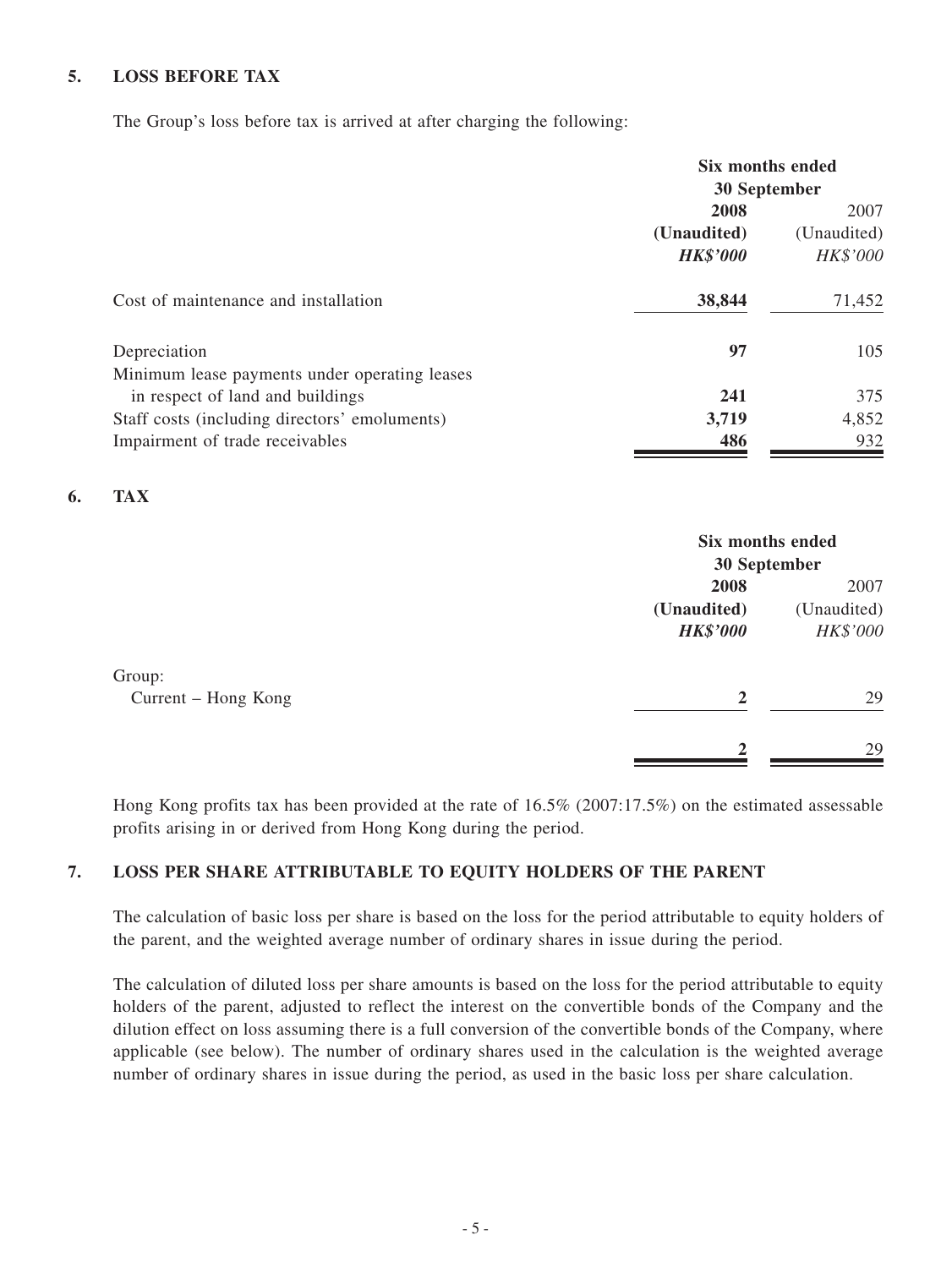The calculation of basic loss and diluted loss per share amount are based on:

|                                                                | Six months ended |             |
|----------------------------------------------------------------|------------------|-------------|
|                                                                | 30 September     |             |
|                                                                | 2008             | 2007        |
|                                                                | (Unaudited)      | (Unaudited) |
|                                                                | <b>HK\$'000</b>  | HK\$'000    |
| Loss                                                           |                  |             |
| Loss attributable to equity holders of the parent              | (6,662)          | (4,996)     |
| <b>Shares</b>                                                  |                  |             |
| Weighted average number of ordinary shares in issue            |                  |             |
| during the period used in the basic loss per share calculation | 202,305,500      | 117,941,329 |
| Effect of dilution of the convertible bonds                    |                  |             |
| on the weighted average number of shares                       | 162,826,478      |             |
|                                                                | 365, 131, 978    | 117,941,329 |
|                                                                |                  |             |

\* Because the diluted loss per share amount is decreased when taking convertible bonds of the Company into account, the convertible bonds of the Company had anti-dilutive effect on the basic loss per share for the period. Therefore, no diluted loss per share amount is disclosed.

No diluted loss per share for the period ended 30 September 2007 was computed as there was no diluting event during the period.

#### **8. TRADE RECEIVABLES**

|                                 | 30 September<br>2008           | 31 March<br>2008      |
|---------------------------------|--------------------------------|-----------------------|
|                                 | (Unaudited)<br><b>HK\$'000</b> | (Audited)<br>HK\$'000 |
| Trade receivables<br>Impairment | 29,834<br>(4,138)              | 30,520<br>(4,092)     |
|                                 | 25,696                         | 26,428                |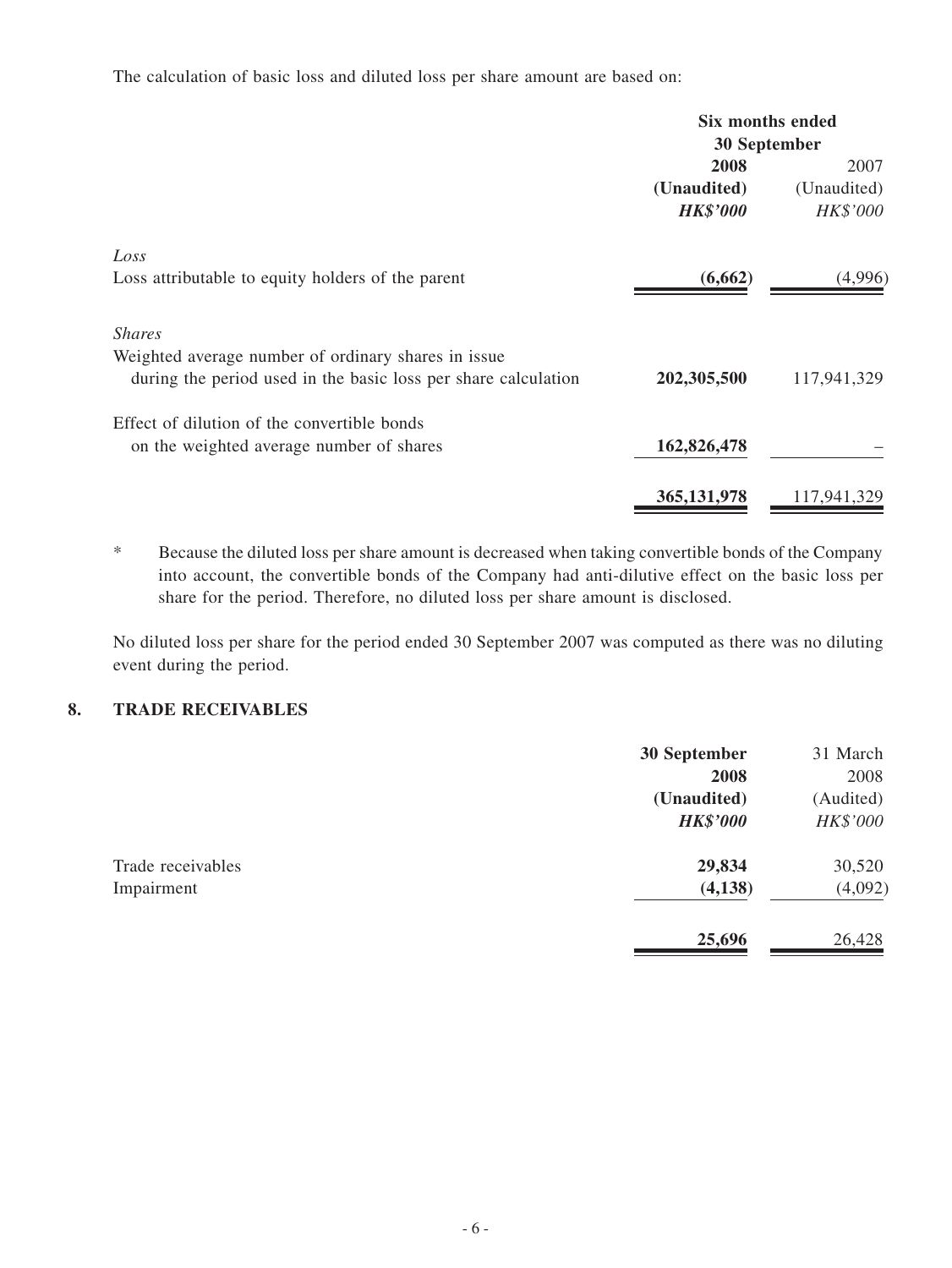An aged analysis for the trade receivables as at 30 September 2008, based on invoice date and net of impairment of trade receivables, is as follows:

|                | 30 September    | 31 March  |
|----------------|-----------------|-----------|
|                | 2008            | 2008      |
|                | (Unaudited)     | (Audited) |
|                | <b>HK\$'000</b> | HK\$'000  |
| $0 - 30$ days  | 5,565           | 7,942     |
| $31 - 60$ days | 4,064           | 4,269     |
| $61 - 90$ days | 1,807           | 2,733     |
| Over 90 days   | 14,260          | 11,484    |
|                | 25,696          | 26,428    |

The Group grants to its trade customers credit periods normally ranging from cash on delivery to 60 days. A longer credit period is granted to a few customers with long business relationships with the Group and with strong financial positions. The Group seeks to maintain strict control over its outstanding receivables to minimise credit risk. Overdue balances are reviewed regularly by senior management. In view of the aforementioned and the fact that the Group's trade receivables relate to a large number of diversified customers, there is no significant concentration of credit risk. Trade receivables are non-interest bearing.

#### **9. TRADE PAYABLES**

An aged analysis of the trade payables as at 30 September 2008, based on the invoice date, is as follow:

|                | 30 September    | 31 March  |
|----------------|-----------------|-----------|
|                | 2008            | 2008      |
|                | (Unaudited)     | (Audited) |
|                | <b>HK\$'000</b> | HK\$'000  |
| $0 - 30$ days  | 2,073           | 10,852    |
| $31 - 60$ days | 350             | 610       |
| Over 60 days   | 11,495          | 9,467     |
|                | 13,918          | 20,929    |

The trade payables are non-interest bearing and are normally settled on 60-day terms.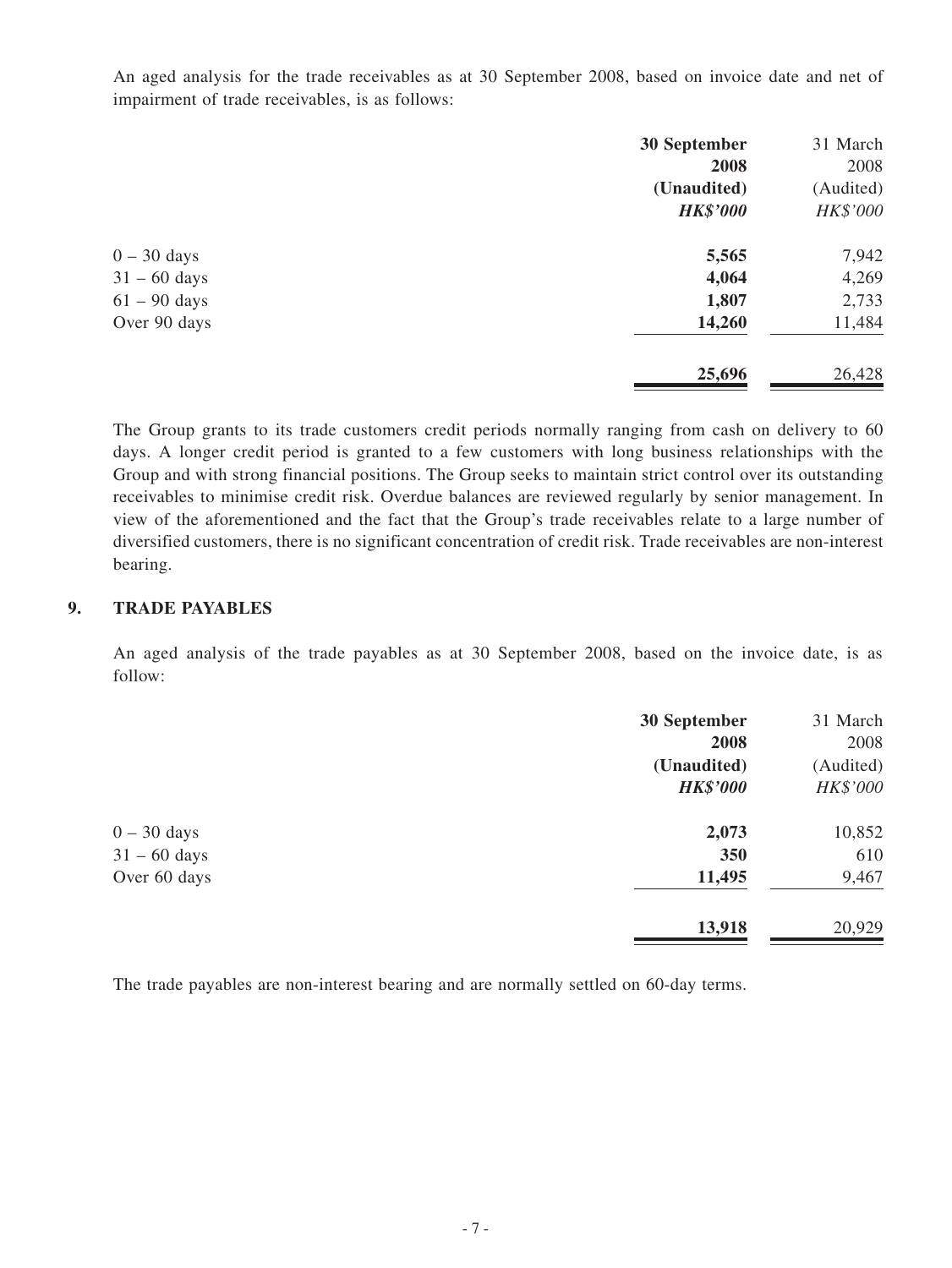## **INTERIM DIVIDEND**

The Board does not propose the payment of an interim dividend for the six months ended 30 September 2008 (2007: nil).

## **REVIEW OF OPERATION**

The Group's revenue for the six months ended 30 September 2008 was HK\$37.5 million (2007: HK\$74.3 million) and loss for the period was HK\$6.7 million (2007: net loss of HK\$5.3 million).

Consolidated revenue of HK\$37.5 million for the six months ended 30 September 2008, showing a 49.6% decrease from HK\$74.3 million for the pervious period. The decrease in business volume was primarily due to the decrease in work orders received from the Hong Kong Government and the Hong Kong Housing Authority.

The loss for the period was mainly attributable to the decrease in gross profit where higher subcontracting charges and material costs were incurred.

## **BUSINESS PROSPECT**

The Group is principally engaged in the provision of building related maintenance services. The Board has been seeking suitable investment opportunities from time to time to broaden the Group's source of income.

Currently, the Group is in the process of the acquisition of a hotel in Nanning (the "Hotel"). Further announcement(s) and information may be released by the Group in respect of the material development in respect of the acquisition of the Hotel to comply with the disclosure and/or approval requirement under the Listing Rules.

For the establishment of a new joint venture company in Guangxi Nanning, the Group is in the process of obtaining trading license from the relevant PRC government authorities.

Recognising the efforts of the PRC government in promoting the economies of the less developed regions and the rapid development of local tourism industry in the second tier cities in the PRC, the Board considers that increasing number of investors as well as overseas and local travellers and tourists would be attracted to these cities in the PRC, thereby creating demand for hotel services and enhancing the value of Hotel. The Board is confident that the acquisition of the hotel will enable the Group to capture the results of economic boom in Guangxi Zhuang Autonomous Region.

## **POST BALANCE SHEET EVENTS**

On 3 December 2008, the Group entered into supplemental agreements to amend certain terms and conditions of the agreements for the Hotel acquisition. Details of the transaction were disclosed in a circular dated 19 December 2008 to all shareholders of the Company. The Special General Meeting for the Hotel acquisition will be held on 5 January 2009.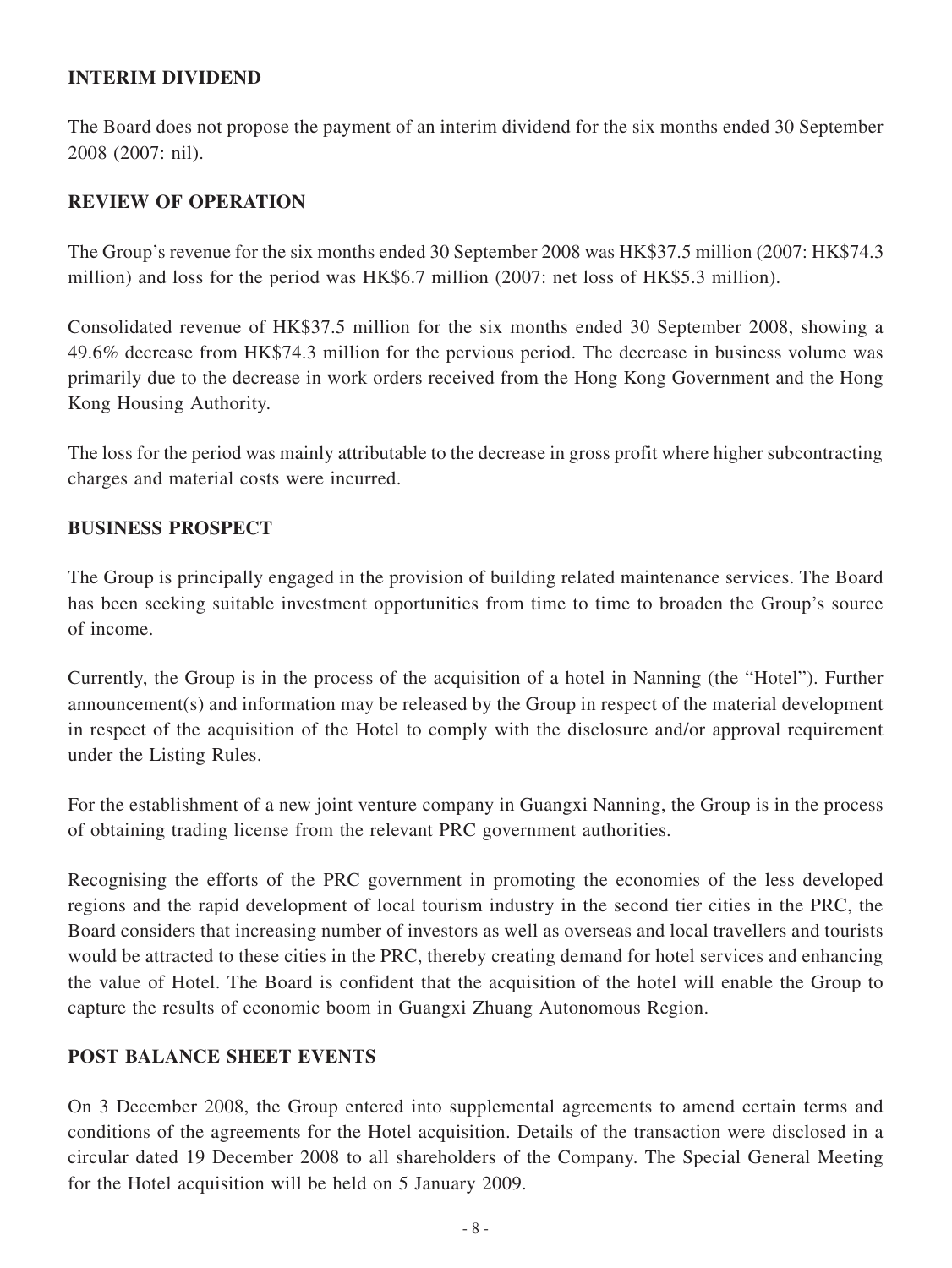## **FINANCIAL REVIEW**

## **Liquidity and financial resources**

The Group's cash and bank balances are mostly in Hong Kong dollar. As at 30 September 2008, the Group had unpledged cash and bank deposits balances of approximately HK\$268.4 million (31 March 2008: HK\$165.4 million). As at 30 September 2008, the Group had no outstanding bank borrowing (31 March 2008: Nil). The gearing ratio of the Group, which represented the total bank borrowings to the equity attributable to equity holders of the parent, was nil (31 March 2008: Nil). As the Group's transactions are mostly settled in Hong Kong dollars, the use of financial instruments for hedging purposes is not considered necessary.

#### **Funding and treasury policy**

The assets and liabilities of the Group are mainly denominated in Hong Kong dollars. Accordingly, the Group has minimal exposure to foreign exchange fluctuation. However, the Group will closely monitor the overall currency and interest rate exposures. When considered appropriate, the Group will hedge against currency exposure as well as interest rate exposure.

## **Pledge of assets**

The Group did not have any pledged assets as at 30 September 2008 (31 March 2008: Nil) to secure general banking facilities.

## **Contingent liability**

As at 30 September 2008, the Group had no significant contingent liabilities.

#### **Employees and remuneration policies**

The Group employed approximately 65 staff in Hong Kong as at 30 September 2008. Remuneration is determined by reference to market terms and the qualifications and experience of the staff concerned. Salaries are reviewed annually depending on individual merits. The Group also provides other benefits including retirement benefits scheme, medical insurance and educational subsidies to all eligible staff.

## **CORPORATE GOVERNANCE**

## **Model Code for Securities Transactions By Directors**

The Company has adopted the Model Code for Securities Transactions by Directors of Listed Issuer (the "Model Code") set out in Appendix 10 of the Listing Rules of the Stock Exchange of Hong Kong Limited. On specific enquiries made, all directors of the Company have confirmed that they have complied with the required standard set out in the Model Code throughout the six months ended 30 September 2008.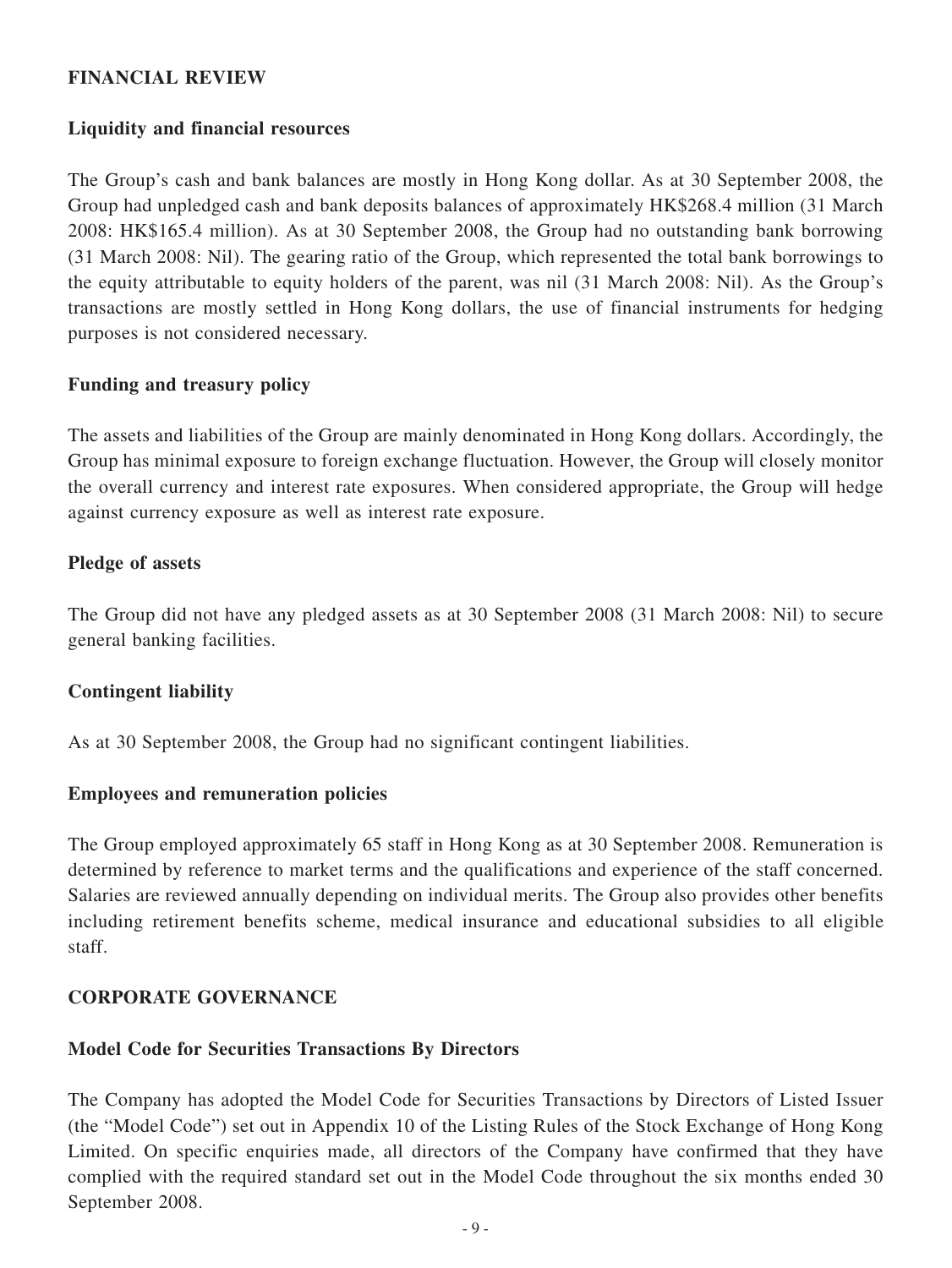## **Compliance with the Code on Corporate Governance Practices**

In the opinion of the directors, the Company has complied with the applicable code provisions of the Code on Corporate Governance Practices (the "CG Code"), as set out in Appendix 14 of the Listing Rules of the Stock Exchange of Hong Kong Limited during the interim period, except that:

- 1. CG Code provision A.4.1 stipulates that non-executive directors should be appointed for a specific term and subject to re-election. All the existing non-executive directors of the Company do not have a specific term of appointment but are subject to retirement by rotation and re-election at the annual general meeting in accordance with the Bye-laws of the Company. As such, the Board considers that sufficient measures have been taken to ensure that the Company's corporate governance practices are no less exacting than those in the CG Code.
- 2. CG Code provision A.4.2 stipulates every director, including those appointed for a specific term, should be subject to retirement by rotation at least once every three years. The Board will ensure the retirement of each director, other than those hold office as Executive Chairman or Managing Director, by rotation at least once every three years in order to comply with the CG Code. The Board presently considered that the continuity of office of the Executive Chairman or Managing Director provides the Group a strong and consistent leadership and is of great importance to the smooth operations of the Group.
- 3. CG Code provision B.1.3 stipulates that the terms of reference of the remuneration committee should include, as minimum those specific duties as set out in the CG Code provisions. The Company has adopted the terms of reference of the remuneration committee on 21 December 2005, which was subsequently amended. Pursuant to the terms of reference for the remuneration committee, it is stipulated that the Remuneration Committee has the duty to "review" as opposed to "determine" the specific remuneration packages of executive directors and senior management.

The remuneration of the executive directors and senior management of the Company is reviewed by the Remuneration Committee and recommended to the Board and the Chairman of the Board respectively for determination, taking into account of market pay and individual performance. In the opinion of the directors, the current practice serves the same purpose as laid down by the CG Code.

## **Director's Securities Transactions**

The Company has adopted the Model Code for Securities Transactions by Directors of Listed Issuers (the "Model Code") as set out in Appendix 10 to the Listing Rules.

All directors have confirmed that they have complied with the required standard set out in the Model Code throughout the period ended 30 September 2008.